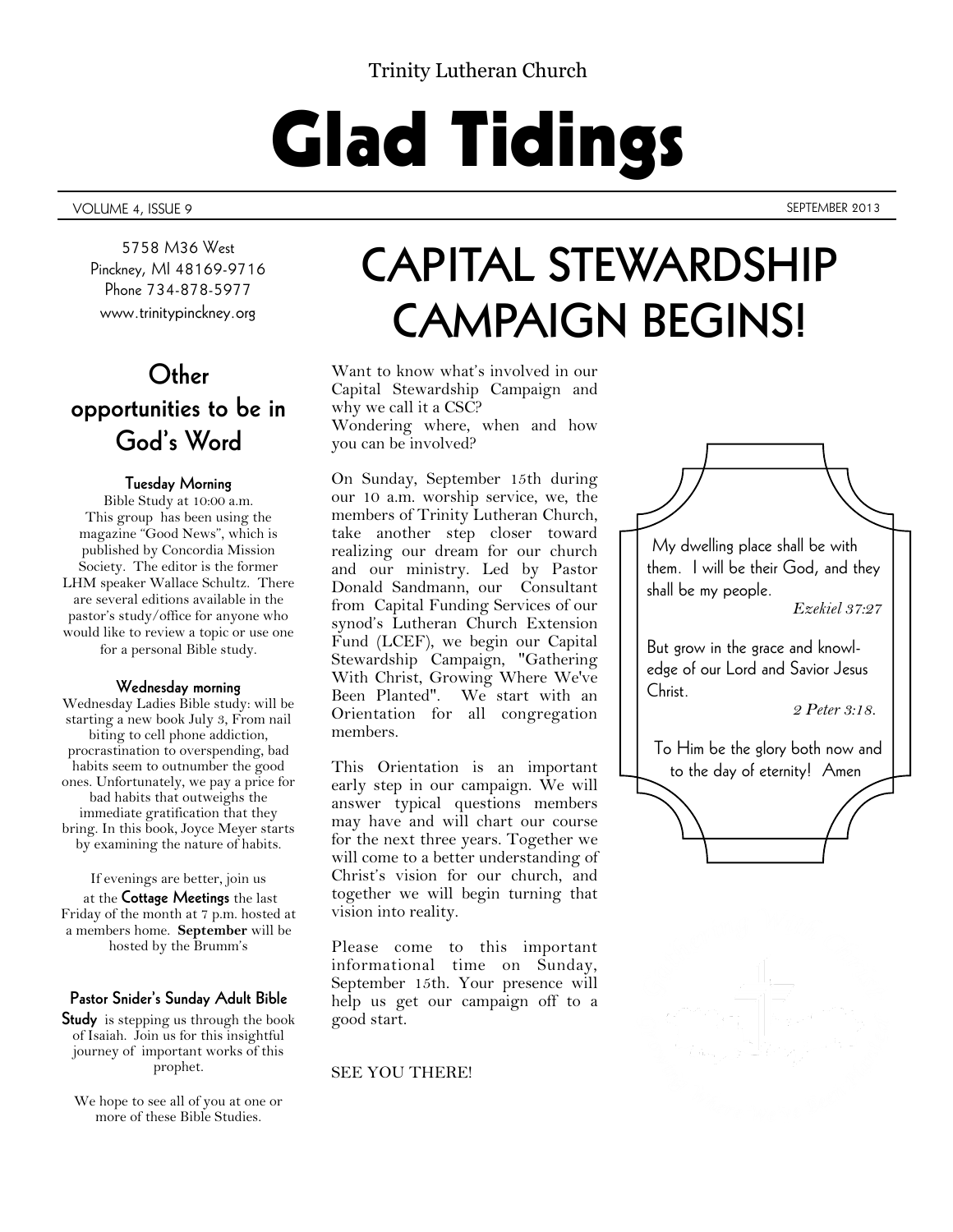# **Pastor's Page**

### Being an Advocate

### By Pastor Snider

Greetings to each of you from the cluttered desk of Pastor Snider. The reason for the confession of clutter is

that first of all our church building is small so if you wondered off the beaten path you stepped past or into my office which usually has more than one project in progress. This is usually the front of my desk and

it may be a project that is in progress or one that is waiting for the completion to be acknowledged and the resources put back where they can be located until the next time they are needed for a similar project.

On Thursday, July 25, 2013 the combined boards of stewardship and evangelism met to discuss first the role of each board and then to determine how we can apply the principles of reaching out with the gifts we have been given. The roles can and well might be a mirror image of each other. The gifts from within the membership are to be used in the kingdom of Grace which is where each baptized member resides. The reflection then or mirror image is the Evangelism portion of who we are and how we use the gifts and blessings to reach people who have not received the blessings we have received.

This is demonstrated in a couple of ways. Many of us have needs and we are able in some type of means to satisfy those needs and still have some leftovers. One of those gifts which we have been given is the gift of Faith in the Lord Jesus Christ. This faith makes all of the resources at our disposal much less important by comparison to the gift of faith.

Our world of the 21st century has a new approach to ministry. We are all effected by it at home and to some extent at church.

When the phone rings at home or in the office often the person calling is representing a very important need in our world and would like us to raise their cause to a high enough

"..where someone, or maybe several people, ...be an advocate who would become the focal point...for an organization"

level that we will make a contribution to that cause which they represent.

It has been the practice of the Stewardship Committee over the past couple of

years to promote four different organizations through fund drives and publication of their need in the newsletters and bulletins. The problem with this method is that there are many other organizations that the membership does not see the need or the ministry of those not chosen. Like those who call your home we are unable to support most of the organizations and in some cases even to keep a good idea of special events in those organizations.

We have discussed beginning a program where someone, or maybe several people, accept the role to be an advocate who would become the focal point for a group and communicate to the congregation the highlights of the group and the special events that the membership may not be aware of but if they knew might be interested in the prayerful support of and organization.

Currently we have Barb Yek as our advocate for Thrivent and Cathie Snider as our advocate and coordinator for Love In the Name of Christ.

Deb Dugan and Faith Kukuk have been involved with Right to Life Livingston county. Another organization that we are unable to support is 'Lutherans for life' an organization that helps people see the alternatives to abortion and the impact that it has on the individual and the family.

There are other groups and organizations that are active in the Lutheran Church Missouri Synod such as Lutheran hour and Devotions for shut-ins that are available and could well be served by a small group or even a couple of members who are interested in sharing the cause within the congregation.

There are others who are doing wonderful projects with the intention and efforts to bring people to the Word of Salvation. Lutheran Bible Translators are doing a lot of work in the Muslim communities and in countries where in some cases there is no written language. Lutheran Heritage Foundation is providing non scriptural books in many languages where the missionaries need to be able to teach and preach in the language of the local people.

The benefit of us having an advocate is that they can champion the cause of these important groups and the members of Trinity are more able to support ministries outside the congregation and return the success stories back to the others who have become a part of those ministries.

There are many others most of which begin with Lutheran. We pray for each of them for success in their work.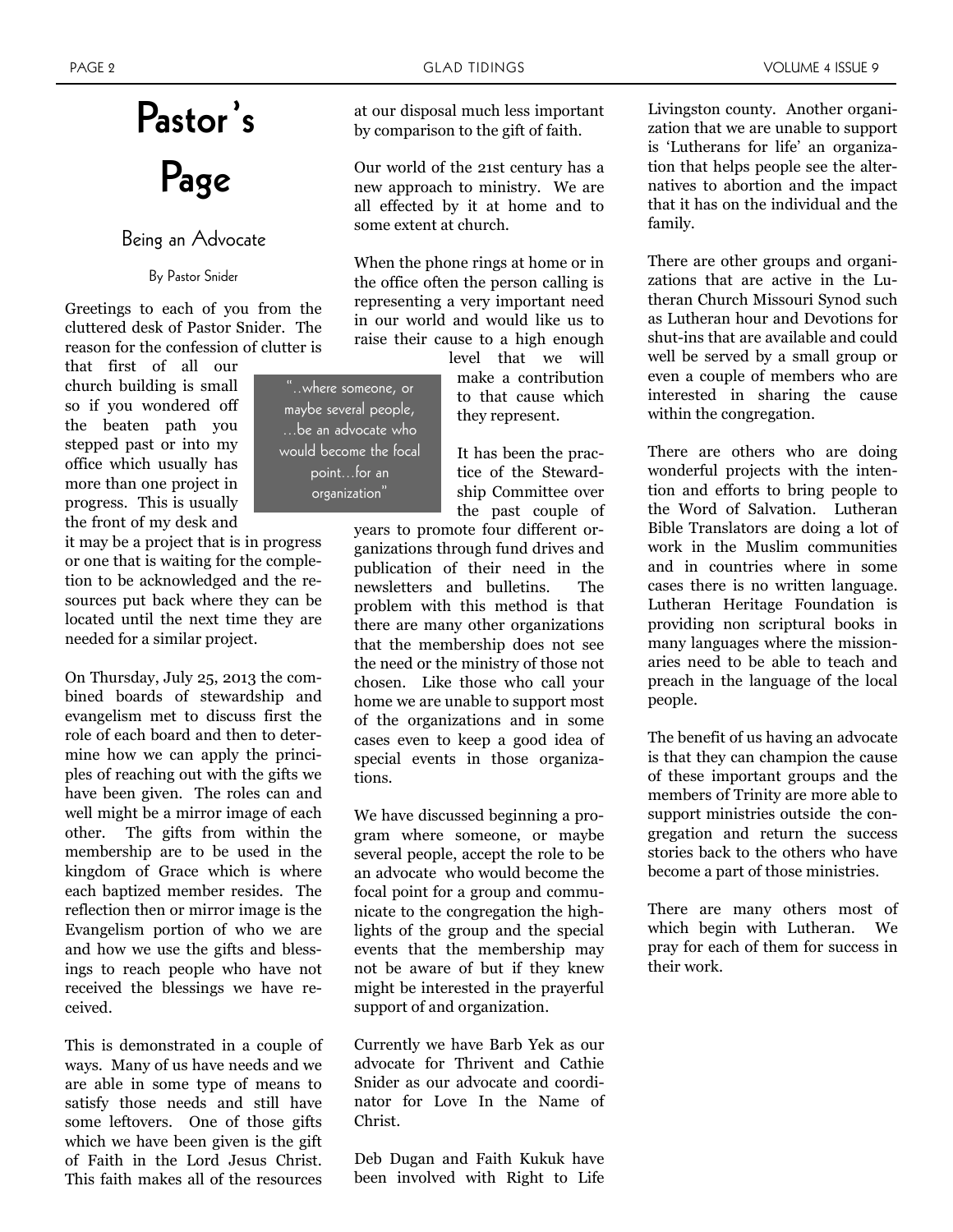

# September 2013

TRINITY LUTHERAN CHURCH<br>5758 M36 West Pinckney, MI 48169-9716<br>Phone 734-878-5977 www.trinitypinckney.org

| Sun                                                                                         | Mon                                                  | ᇢ                                                                  | Wed                                             | ᅾ                                      | ίĒ                                        | Sat                                                            |
|---------------------------------------------------------------------------------------------|------------------------------------------------------|--------------------------------------------------------------------|-------------------------------------------------|----------------------------------------|-------------------------------------------|----------------------------------------------------------------|
| 8:45 Bible Class<br>& Sunday School<br>10:00 Worship w/<br>Comm.                            | U                                                    | ı Bible Study<br>2 Trinity<br>10.001<br>O)                         | 10:30 Bible Study<br>@ Trinity<br>4             | 7:00 Posse<br>Ю                        | $\mathcal{O}$                             | 7:00 am<br>Men's Group                                         |
| 8:45 Sunday School<br><b>Rally Day</b><br>10:00 Worship<br>ρ                                | 6:30 Confirmation<br>7:00 Trustees<br>$\mathcal{O}'$ | 10:00 Bible Study<br>@ Trinity<br>07                               | 10:30 Bible Study<br>@ Trinity<br>$\frac{1}{2}$ | 7:00 Elders<br>12                      | 23                                        | $CSC$ Leaders<br>9 am-1 pm<br>Meeting<br>$\tilde{\mathcal{A}}$ |
| $15$ 8:45 Bible Class &<br>Orientation Sunday<br>10:00 Worship w/<br>Sunday School<br>Comm. | 6:30 Confirmation<br>$\tilde{\mathcal{L}}$           | Bible Study<br>10:00 Bible St<br>@ Trinity<br>$\frac{7}{2}$        | 10:30 Bible Study<br>@ Trinity<br>18            | 7:00 Council<br>$\tilde{\rho}$         | $\mathcal{O}\mathcal{S}$                  | 21                                                             |
| 8:45 Bible Class<br>& Sunday School<br>10:00 Worship<br>88                                  | 6:30 Confirmation<br>23                              | ı Bible Study<br>2 Trinity<br>$\frac{1}{2}$<br>$\frac{1}{2}$<br>24 | 10:30 Bible Study<br>@ Trinity<br>55            | 7:00 Stewardship &<br>Evangelism<br>96 | 7:00 Cottage<br>Meeting @<br>Brumms<br>27 | 86                                                             |
| Awareness Sunday<br>8:45 Bible Class<br>& Sunday School<br>10:00 Worship<br>99              | 6:30 Confirmation<br>SC                              |                                                                    |                                                 |                                        |                                           |                                                                |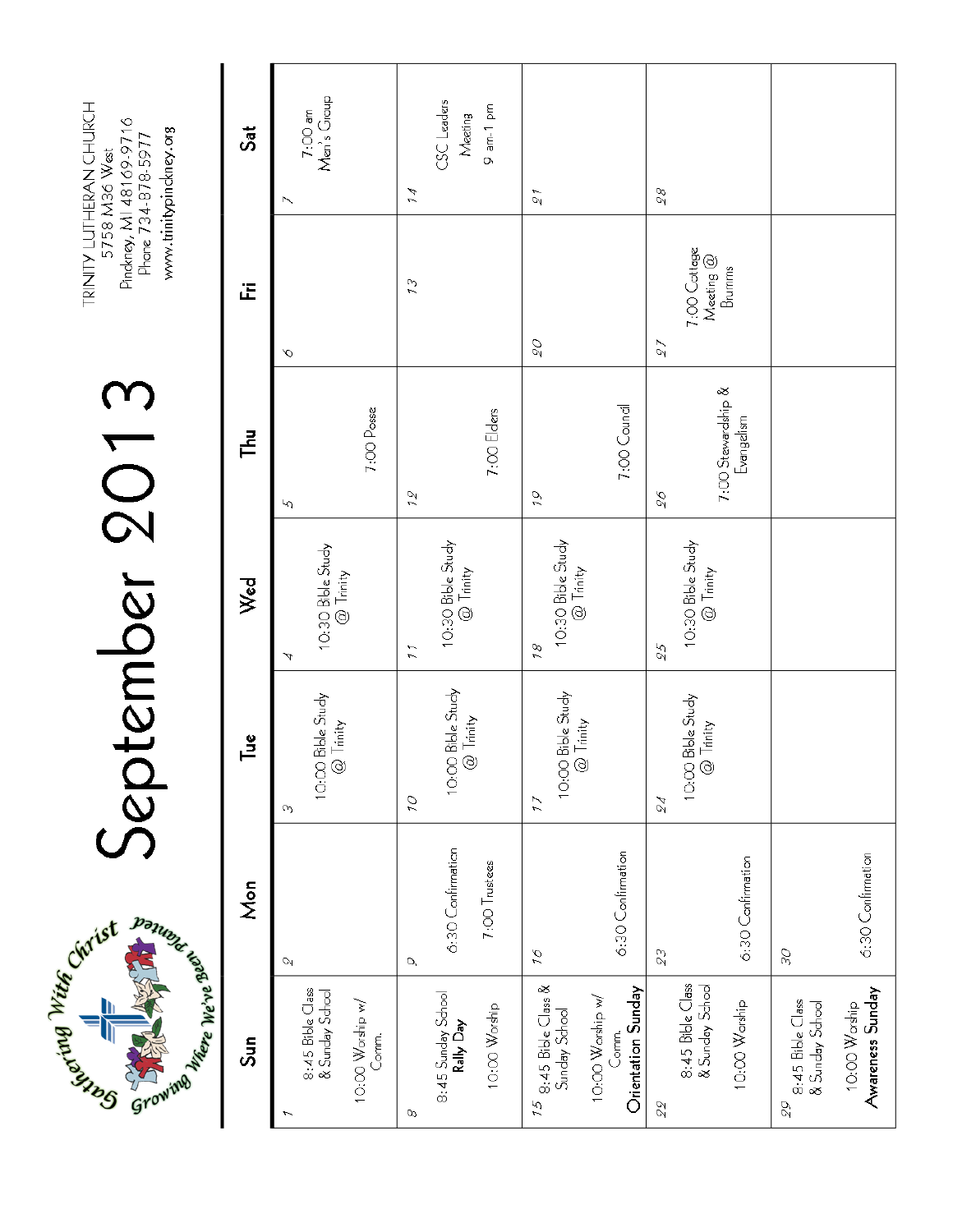# **Christian Education News**

What a fun summer it has been here at Trinity! Summer Sunday School has been filled with interesting Bible stories, fun crafts and even some snacks! Thank you to all the different teachers who taught Sunday School the past few months. I hope you have learned something and enjoyed your time with the children of Trinity. Summer is almost over; I've already noticed some trees that are starting to change colors. Fall is coming whether we are ready or not. It's time to go back to school and our regular Sunday School classes. I am still in need of some teachers. Would you be willing to teach pre-school or first –third grade? We are very flexible and you do not have to be here every Sunday. We always have lots of substitutes plus most classes are taught in teams. All materials are provided! Please prayerfully consider if this may be the right area for you to serve.

Rally Day is Sunday, September 8th. Make sure you come to meet your teachers and see your friends again. Invite your friends and neighbors to join you for

Sunday school. If you brought friends to VBS, maybe they would enjoy coming to Sunday School too.

The Board of Christian Education met on July 15th at 7:00pm. Our next meeting will be October 15th at 7:00pm. Our board meets quarterly and we always welcome anyone with ideas or concerns about the Christian Education here at Trinity. Our members are Mitch Minger, Allison Corcoran and Elizabeth Eppler. We'd also like to welcome our newest board member to our team…..Laura Groeller!

Don't miss the cottage meeting Friday, September 27th at 7:00 pm hosted by The Brumms

Please pray for all our Sunday School students. Logan, Daniel, Andrew, Michael, Kathryn, Abbie, Jared, Luke, Brianna, Madysin, Elisabeth, Glorianne, Jonah, Kyle, Rachael, Matthew, Rachel, Brad, Cassandra, Kenny, Ruthie, Craig, Kyle, Danielle and Bridget.

In Christ,

Elizabeth Eppler

### Prayers strength and health and health and health and health and health and health and health and health and health and health and health and health and health and health and health and health and health and health and health and

- Betty Jean Sigro and Cathie Snider relief from pain
- Sarah Burns battling liver cancer
- George Lasko, battling lung cancer
- Richard Parks, Kenny Cadle, Terry Kaczmarek, Charlie Thompson in their battles with cancer
- For the soldiers overseas who are still protecting freedoms, our own and others in the world: Matt Hall in Korea, and Ken Alton who are serving in Afghanistan. Keep Brandon Snider and family safe in their move back to the US.
- Guidance and strength of faith and strength of spirit for the members of our congregation to help Trinity to send out the message of Christ.
- Pray for our Missionaries in other countries that they remain safe in Your care as they spread Your Word



### **Know What Our Children Are Studying**

| $\mathbf{1}$   | 9/1/2013           | David Becomes King        | 1 Samuel 16:1-13; 2 Samuel 5:1-10 | Luke $14:1-14$                       |
|----------------|--------------------|---------------------------|-----------------------------------|--------------------------------------|
|                | 2 $9/8/2013$       | Nathan Rebukes David      | 2 Samuel 12:1-23                  | Luke 14:25-35                        |
| 3 <sup>1</sup> | 9/15/2013          | The Wisdom of Solomon     | 1 Kings 3                         | Luke $15:1-10$                       |
|                | $4\quad 9/22/2013$ | Solomon Builds the Temple | $1$ Kings $5-6$                   | Luke $16:1-15$                       |
| 5 <sup>5</sup> | 9/29/2013          | God Provides for Elijah   | 1 Kings 17                        | Mathew $18:1-11$ or<br>Luke 10:17-20 |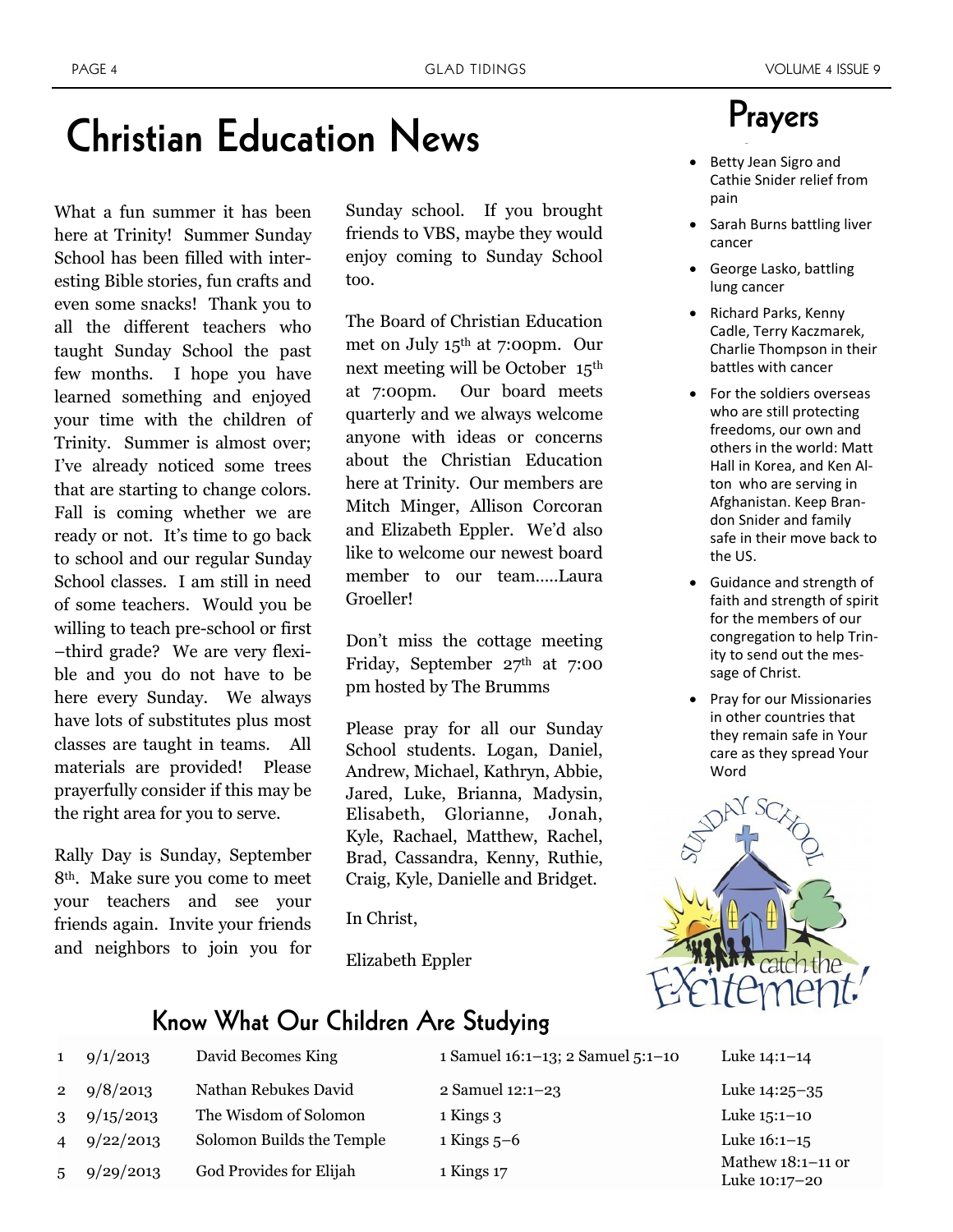# **Page-o'-Blessings**

This is a page that recognizes persons of our congregation who have "blessed" Trinity with their actions. If there is someone you would like to recognize for the blessings they've shown, please print their name and the "blessing" on the slip of paper and put it in the envelope provided on the bulletin board in the Narthex. We have so many blessings around us that we can thank God for.

**Blessing: The person responsible for the new air conditioner in the office.** 

### **Blessing:**

The Lawnmowers. Trinity looks so nice due to your ministrations



Birthday celebrations for Betty Jane at Tues morning bible study.

*Share more times like these by texting your pics to Lynda Minger at 517-404- 3938 or email at lyndamngr262@gmail.com*

### **Happy Birthday!!**

A very Happy Birthday from the members of Trinity Lutheran Church:

Bradley Friebe 9/4 Joanna Krueger 9/5 Jon Corcoran 9/7 Jeff Huetteman 9/7 Becky Martin 9/7 Peggy Engel 9/10 Kyleigh Beauchamp  $9/15$ Alyssa Martin 9/18 Logan Churches 9/19 Bridgit Buurma 9/21 Pamela Wenzel 9/21 \*Patty Rydzewski 9/22 Cheryl Polenz 9/23 Rachael Corcoran 9/24 Matthew Frazzini 9/25 \*Robert Dugan 9/26 Andrea Krueger 9/30  $*$ Julie Welch  $9/30$ 



**Ecclesiastes 11:8** However many years a man may live, let him enjoy them all. (NIV)

**Colossians 3:14** 

And beyond all these things put on love, which is the perfect bond of unity.

**Anniversar**y wishes go out to: Ross and Sharon Huetteman 9/8 Carolyn and Joseph Benkovsky 9/23



Oct 6th is slated as Life Chain Sunday. Place this date on your calendar. Please join members of our congregation and other members of our community as we line the streets of M-36 at the Pinckney Town Square from 2:00 - 3:30 holding signs supporting the sanctity of life. For additional info and to help to notify members of the community, contact Deb Dugan 734-255-7264.